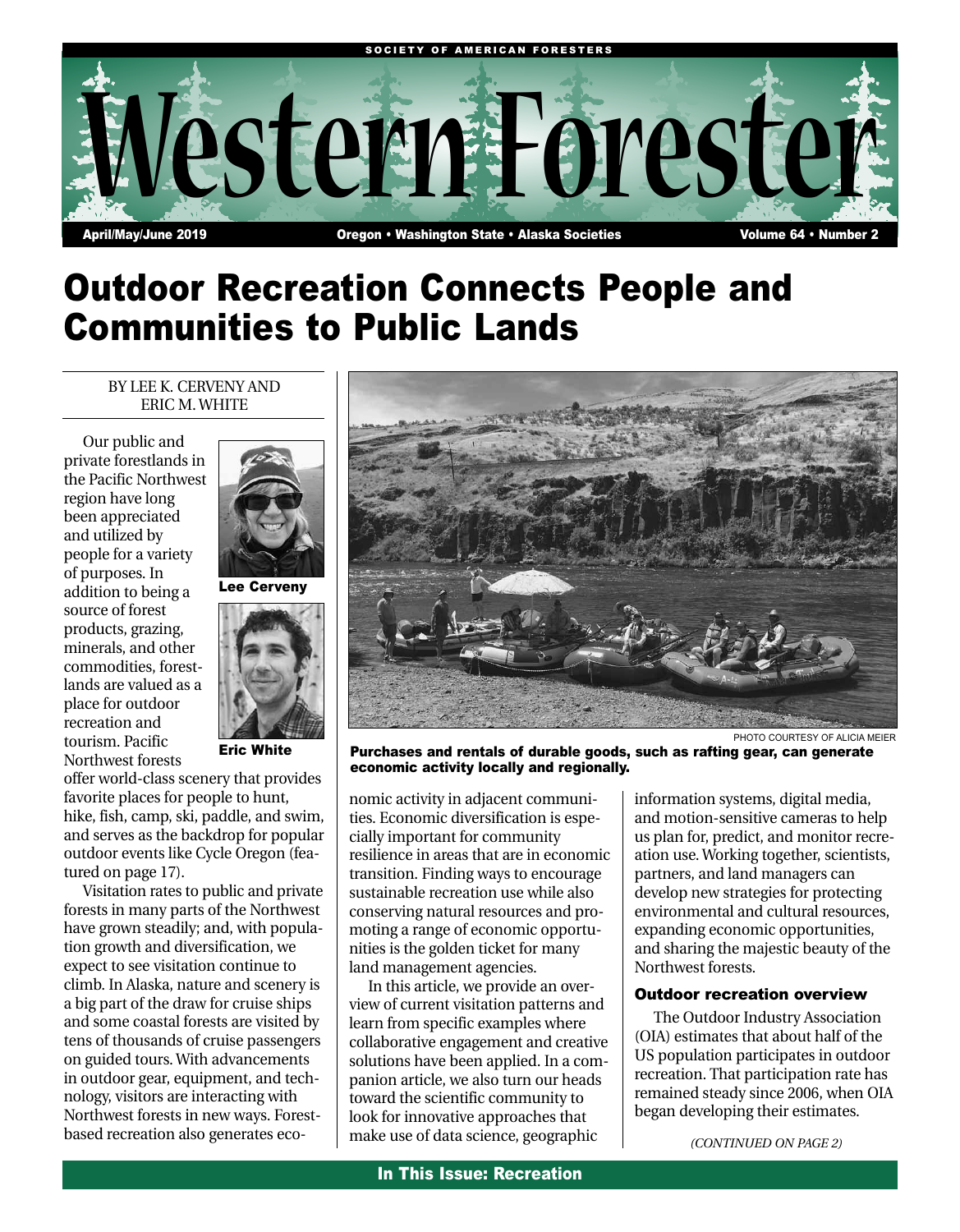# Outdoor Recreation Connects People and Communities to Public Lands

*(CONTINUED FROM FRONT PAGE)*

Jogging, fishing, biking, hiking, and camping are the most common activities nationally. Federal lands are one important provider of recreation opportunities and the federal agencies receive about 889 million outdoor recreation visits each year. The National Park Service (331 million visits), U.S. Army Corps of Engineers (267 million visits), and the USDA Forest Service (146 million visits) provide for most of those visits.

The outdoor recreation economy relates to the goods and services that people purchase to engage in outdoor recreation. This can include durable goods like backpacks, bikes, and trailers, but it also includes recreation trip spending on lodging, food, gasoline, outfitters, and others. In 2018, the U.S. Bureau of Economic Analysis (BEA) estimated the outdoor recreation economy accounted for 2.2% of US GDP, about the size of the US broad-



Recreation is the key way most people interact with our natural resources.

casting and telecommunications industry. For federally-managed lands, the interest is usually on how recreation visitor trip spending (rather than purchase of durable goods) supports economic activity in gateway communities. Each year, visitors to federal lands spend about \$49 billion in communities around federal lands. That spending supports 826,000 jobs across the US.

## Recreation in the Pacific **Northwest**

In the Pacific Northwest, we love



# **Western Forester**

Society of American Foresters 4033 S.W. Canyon Rd. • Portland, OR 97221 • 503-224-8046 www.nwoffice.forestry.org/northwest-office/western-forester-archive

Editor: Lori Rasor, rasorl@safnet.org

*Western Forester* is published four times a year by the Oregon, Washington State, and Alaska Societies' SAF Northwest Office

#### State Society Chairs

Oregon: Meghan Tuttle, 971-273-2461, meghan.tuttle@weyerhaeuser.com

Washington State: Jenny Knoth, Ph.D., 360-460-2613, 9twofour@gmail.com

Alaska: John Yarie, CF, 907-474-5650, jayarie@alaska.edu

Northwest SAF Board Members

**District 1: Tom Hanson, Forestry and** Arboriculture Consultant, ArborInfo LLC, 206-300-9711, tom.hanson@ArborInfo.com; www.ArborInfo.com

**District 2: Mike Cloughesy, Oregon Forest** Resources Institute, 503-329-1014, cloughesy@ofri.org

Please send change of address to: Society of American Foresters, 10100 Laureate Way, Bethesda, MD 20814 membership@safnet.org

Anyone is at liberty to make fair use of the material in this publication. To reprint or make multiple reproductions, permission must be obtained from the editor. Proper notice of copyright and credit to the *Western Forester* must appear on all copies made. Permission is granted to quote from the *Western Forester* if the customary acknowledgement accompanies the quote.

Other than general editing, the articles appearing in this publication have not been peer reviewed for technical accuracy. The individual authors are primarily responsible for the content and opinions expressed herein.

being outdoors. More than 90 percent of residents in Oregon and Washington participate in some form of outdoor recreation. The most popular activities include hiking/walking, picnicking, camping, sight-seeing, driving for pleasure, and outdoor sports. A variety of different ownerships provide places for us to recreate. In Washington, for instance, hikers are most likely to use state parks and Washington State Department of Natural Resources lands while those going fishing most commonly report using state wildlife areas. Private lands are an important resource for hunters; about half of Washington hunters use private lands.

Forest Service lands in Oregon and Washington receive about 15.6 million visits each year; in Alaska there are more than 3 million visits. Visitation has been stable to slightly increasing over the last 10 years. Hiking/walking (25% of visits), downhill skiing and snowboarding (15% of visits), and viewing natural features (14% of visits) are the most common primary recreation activities in Oregon and Washington. In Alaska, fishing (30%), hiking/walking (18%), and viewing natural features (13%) are the most common primary recreation activities.

Forest Service lands are a key recreation resource for those living nearby. About one quarter of Forest Service recreation visits in Oregon and Washington come from people who live within 35 miles of the forest; half of visits come from those living within 65 miles. In this issue, we learn about how those who live around Oregon

# Next Issue: Certification—Forest and Forester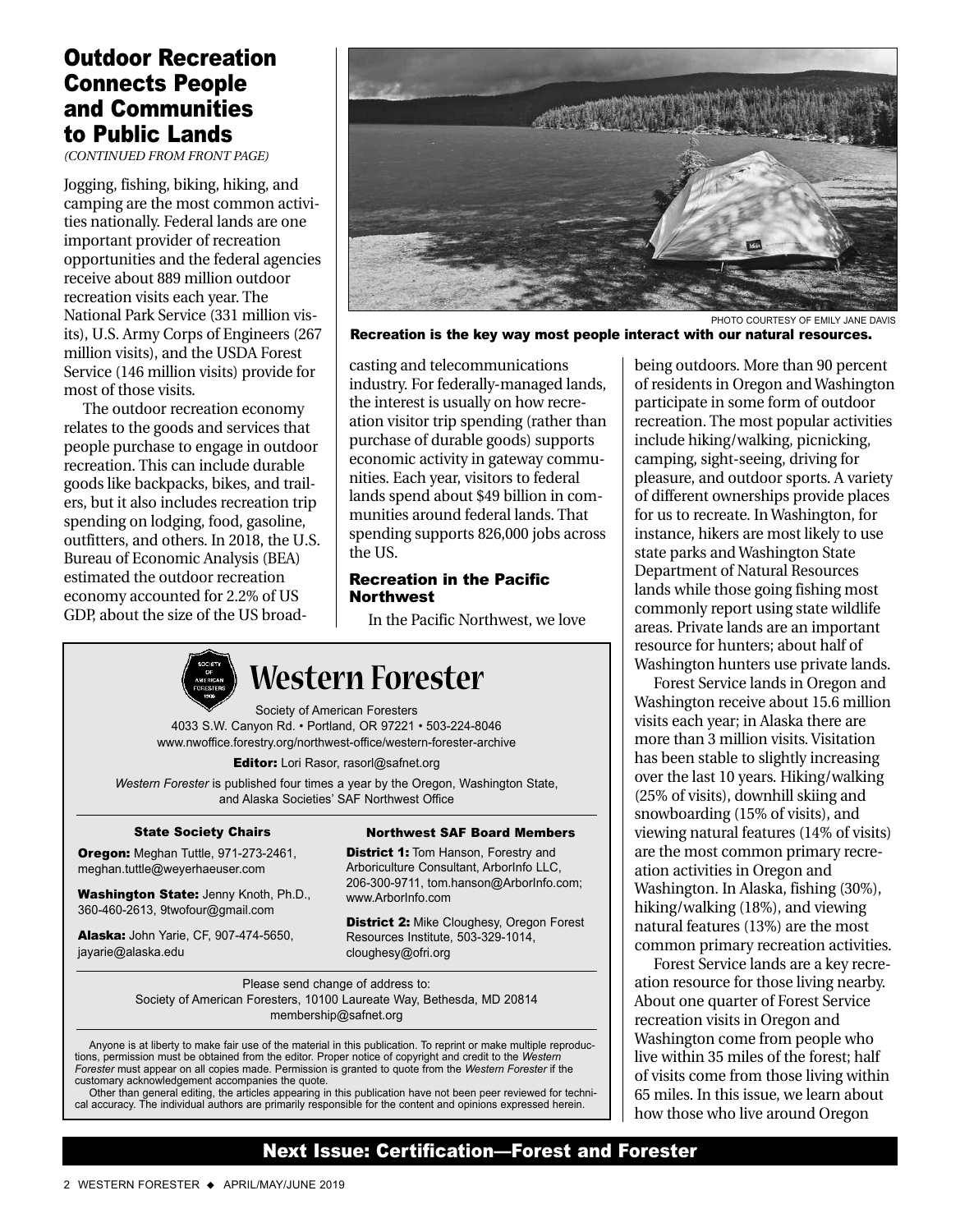State University's McDonald-Dunn forest are receiving health benefits from recreating on that working forest.

Outdoor recreationists help support the economies of communities around forests when they spend money during their trips. Lodging, food in restaurants and grocery stores, and fuel account for the majority of expenses. In Oregon and Washington, Forest Service recreation visitors spend nearly \$660 million around national forests. That spending supports more than 8,500 jobs in the two states. In Alaska, about 1,300 jobs are supported by the spending of Forest Service visitors. Although the jobs directly supported by visitor spending are focused in the sectors in which visitors spend money, the multiplier effect means that jobs are spread across a wide range of the economy.

Although outdoor recreation can benefit gateway communities, there can also be costs. Nearby communities may suffer from traffic congestion, increased noise and pollution, high housing costs, trespassing, and increased use of emergency services. Municipalities may have to foot the bill to upgrade roads or public facilities to handle the increase in visitor traffic. Transportation planning, signage, and coordination between public land agencies, local officials, tourism associations, and local residents can help to mitigate some of the impacts from these issues.

### Emerging issues and challenges

Managers of public and private forestlands in the Pacific Northwest face a number of challenges in keeping up with demand and providing quality recreation experiences while conserving forest resources. The nature of these challenges varies by geography and season:

(1) Forests near metropolitan areas with steady population growth, like Seattle, Portland, and Anchorage, are expected to experience coinciding visitor growth. Based on trends seen in Forest Service data, much of that increase may occur in popular "frontcountry" sites accessible to highways. Spillover of visitors into secondary sites means that these areas also face increased use, with implications for facilities, trails, and infrastructure. Moreover, "backcountry" users seeking



PHOTO COURTESY OF ERIC M. WHITE

Hiking is one of the most popular recreation activities nationally and in the region.

solitude are at risk of being displaced. Similar trends are observed in cities with an increase in amenity migration an influx of new residents and industries attracted by natural amenities;

(2) Forest visitation is sometimes fueled by social media, as when images of scenic lakes or waterfalls inspire additional visits from those in the network. For example, Blanca Lake on the Mt. Baker-Snoqualmie National Forest saw a sharp increase in visitation after it was identified on a social media post as a "most popular" hiking destination;

(3) During peak times, forest managers wrestle with overflowing parking

lots, trash, unmaintained toilets, complaints about congestion, and increased need for emergency response at highuse sites. Recreation managers seek ways to accommodate for growing use of particular sites, while providing opportunities for a variety of experiences;

(4) Because of their natural amenities, topography, trail networks, accessibility or other factors, some areas attract a diverse range of recreation visitors that seek outdoor experiences from a variety of means. When one user group's activities impinge upon anoth-

*(CONTINUED ON NEXT PAGE)*

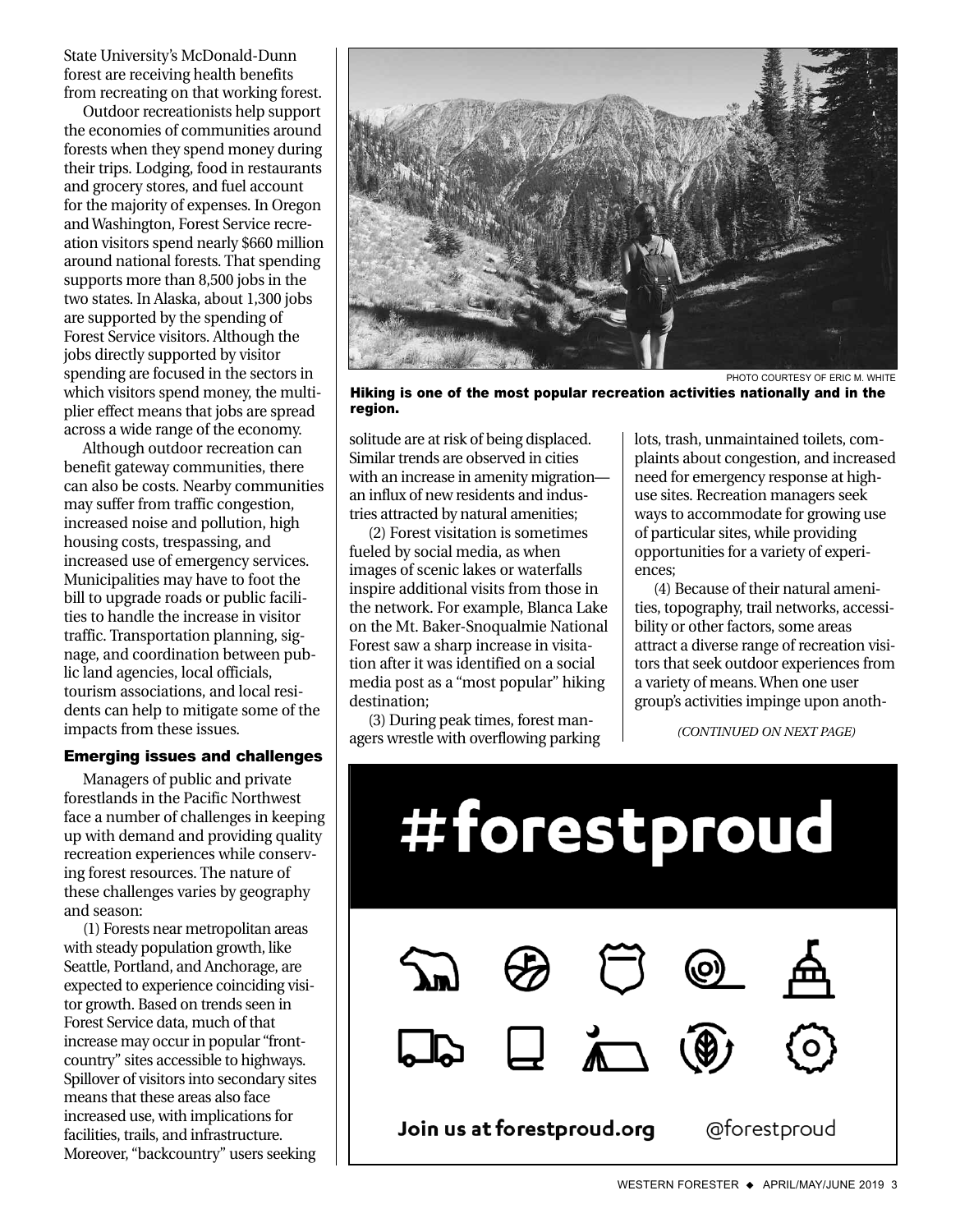er's enjoyment of the outdoors, recreation managers face complaints; and

(5) Managers also must respond to shifting consumer trends and innovations in recreation gear, equipment, or technology. For example, the recent popularity of electric bikes (e-bikes) has led to user conflicts on trails shared by hikers and other users.

Agencies like the US Forest Service encourage multiple use and aim to provide a wide range of opportunities. It is not uncommon for conflicts to arise among users of the same resources or that use pressures can damage the resource. Recreation man-





Public and private lands combine to provide backdrops for tourists cruising through the Columbia River landscape.

agers must work with partners to address user conflicts to reach amicable solutions by establishing designated use areas, restricting uses on certain trails, or by controlling use through seasonal restrictions, among others. In this issue, we feature an interesting approach to addressing conflicts associated with target shooting in Oregon's Tillamook State Forest. The emergence of place-based recreation partnerships and collaborative groups demonstrates the complexity of these issues and the need for creative solutions.

In the Northwest, severe storms and

TAINABLE INITIATIVE

natural events are common, resulting in flooding, landslides, avalanches, and other dramatic landscape changes that can damage or destroy recreation infrastructure and facilities. Wildfire is increasingly a concern. In recent years, increase in fire severity and duration has put homes, property, and recreation visitors at risk and has resulted in damage to trails and facilities.

Smoke from wildfires also appears to be shifting recreation use to other parts of the region. The Eagle Creek Fire in 2017 resulted in long-term recreation closures and has displaced visitors from some of the most popular



Learn more at sfiprogram.org & wasfi.org.